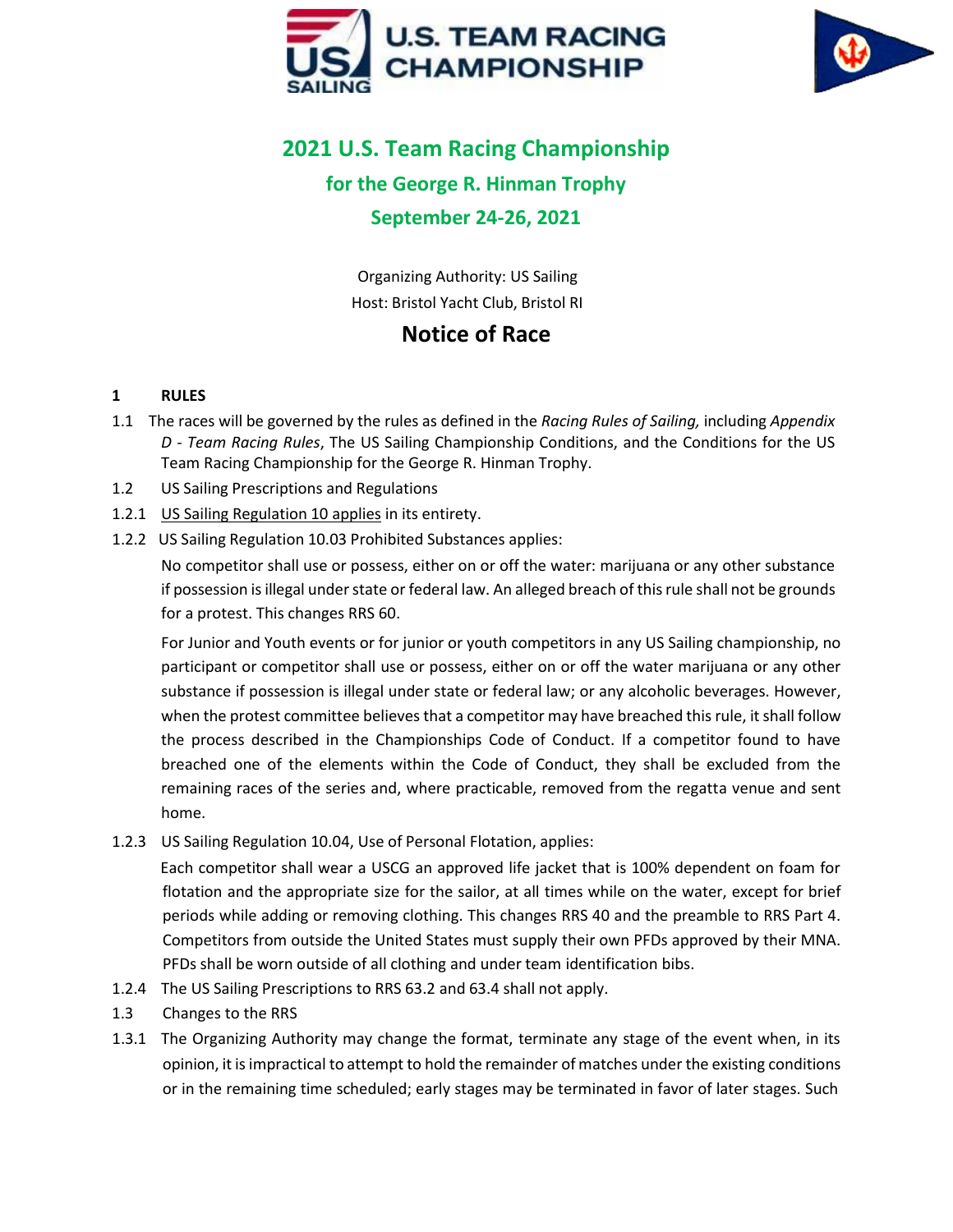



a decision by the Organizing Authority shall not be subject to a request for redress. This changes RRS 62 and D4.2(a).

- 1.3.2 In RRS 66 the third sentence is changed to "A party to a hearing may not ask for a re-opening."
- 1.3.3 Rule D5.3 and 5.4 are changed by replacing "race committee" with "protest committee" in all instances.
- 1.3.4 In accordance with RRS 70.5(a), decisions of the protest committee in the qualifying series are final. US Sailing's permission has been granted. If the requirements shown on [http://www.ussailing.org/race-officials/rules-and-appeals/new-no-appeals-page/ a](http://www.ussailing.org/race-officials/rules-and-appeals/new-no-appeals-page/)re not met, the decisions of the protest committee may be appealed. US Sailing's permission is limited to the qualifying series. Competitors may appeal decisions of the protest committee in the Championship Series.
- 1.3.5 Add new *rule* D4.8: When a competitor withdraws from part of an event, the scores of all completed races shall stand. When a competitor withdraws from an event pursuant to the US Sailing Code of Conduct [voluntarily or by reason of being excluded by a protest committee], that competitor's team shall be removed from the final event scores and each team with a worse finishing place in the event shall be moved up one place.
- 1.3.6 Neither the Class Rules of the C420 or Z420 (if any) shall apply.

#### **2 Boats provided by the Organizing Authority**

- 2.1 Zim 420E (version 2) type sailboats will be provided by Zim Sailing and Bristol YC.
- 2.2 Standing rigging including battens and jib luff tension shall not be adjusted, unless directed by the umpires or boatswain. Running rigging and fittings shall be used for their intended purposes only. All equipment supplied shall be carried aboard while racing. Boats, centerboards, and rudders may be cleaned only with water.
- 2.3 A Team Representative will provide a valid credit card number and completed charter form for their team to the regatta organizer prior to sailing. The representative's credit card may be charged in the event of damage to the boats. Damage that cannot be attributed to a particular incident will be split evenly amongst all of the competitors in the regatta.

#### **3 TEAMS, BIBS, AND PROTEST FLAGS**

- 3.1 Each competing team shall consist of three skippers and three crew.
- 3.2 Teams shall wear identification bibs supplied by the Organizing Authority outside of their PFDs.
- 3.3 Teamsshall provide their own red protest flags(at least 3). Each flag shall measure at least 8 inches by 8 inches. Each team's red flags shall be inspected and approved by the Chief Umpire or an appointed representative at check-in.

#### **4 ELIGIBILITY**

4.1 Up to 16 teams but no less than 12 teams will be selected or invited by the U.S. Team Racing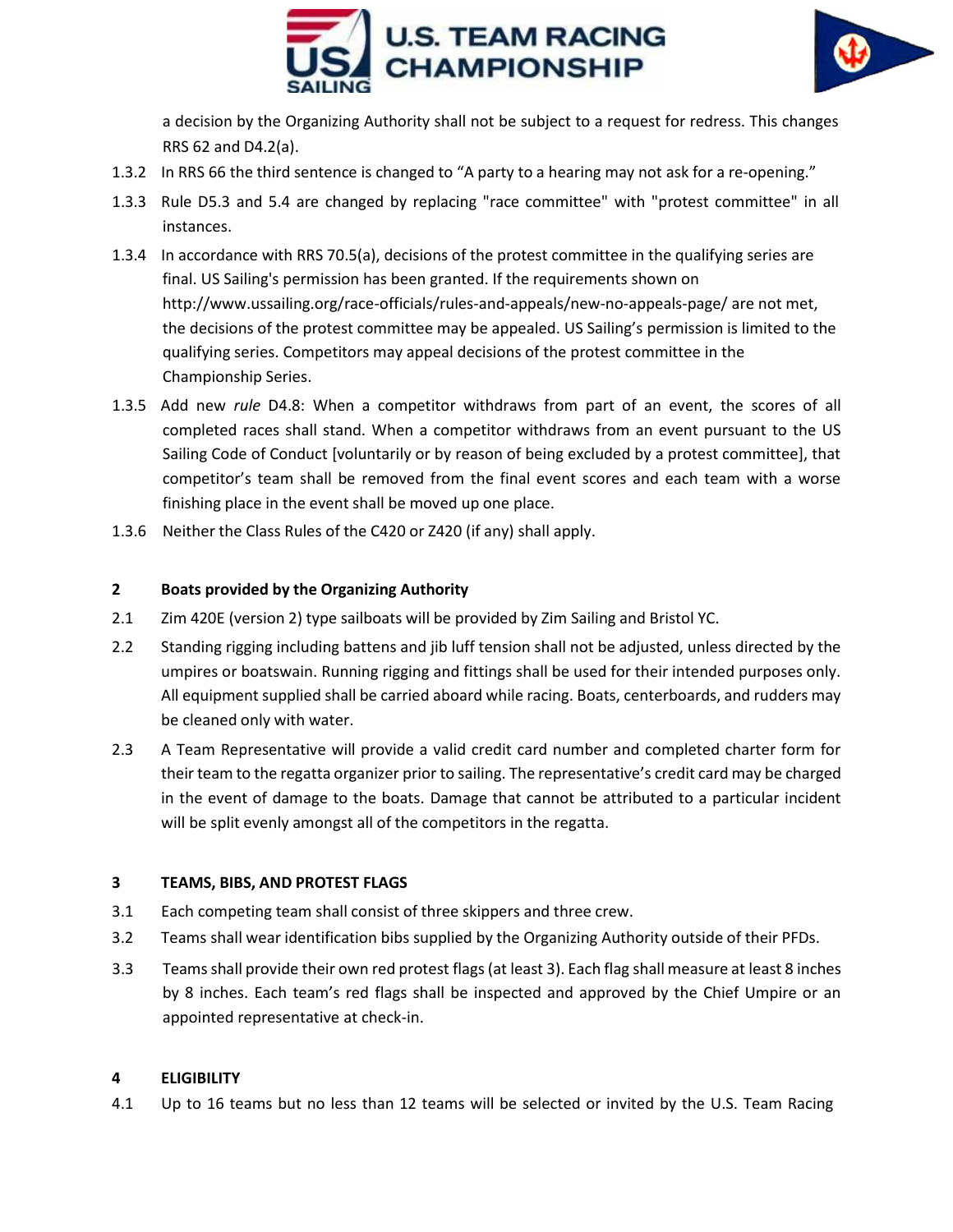



Championship Committee from team resumes and applications. Non-US teams may be invited to compete.

- 4.2 The Championship Committee may give preference for selection to an all women's team.
- 4.3 Sailors who are current members of US Sailing or another Member National Authority (MNA) may apply as a member of a six-person team. US Sailing Regulation 10.02 Non-USA Resident Participation in US Sailing Championships applies.

#### **5 ENTRIES**

- 5.1 Complete entry forms (that will consist of a team roster and resumes) and an application fee shall be submitted online between May 11, 2021 and July 3, 2021 at the following address: [https://www.ussailing.org/competition/championships/2021-u-s-team-racing-championship/.](https://www.ussailing.org/competition/championships/2021-u-s-team-racing-championship/) The U.S. Team Racing Championship Committee will thereafter review the applications and notify all applicants of their status no later than July 8, 2021.
- 5.2 An invited team shall pay its entry fee and complete registration online at the address listed in 5.1 by July 15, 2021. The invitation of a team with an incomplete registration or entry fee as of July 15 will be deemed cancelled unless the Organizing Authority extends this time limit.
- 5.3 No competitor or team will be permitted to sail [practice or race] at the venue unless all fees are paid, registration is complete, a valid credit card has been provided to Bristol YC for damage, and all of his/her team members have been otherwise checked in at the venue.

#### **6 FEES**

- 6.1 The entry fee for accepted teams is \$1400 per team and includes boat charter. The entry fee includes one dinner on Saturday. The host may also provide various beverages and light snacks throughout the weekend. Housing will not be offered; see regatta information sheet for some available housing options.
- 6.2 An extension of the time limit set forth in 5.2 may be subject to a late fee of \$100 at the discretion of the Organizing Authority.
- 6.3 There will be a non-refundable \$50 application fee that covers platform, credit card, shipping, and other fees. Application fees and entry fees are non-refundable and shall be paid only by credit card at https:/[/www.ussailing.org/competition/championships/2021-u-s-team-racing-championship/](http://www.ussailing.org/competition/championships/2021-u-s-team-racing-championship/)

#### **7 SUBSTITUTIONS**

- 7.1 The Substitution Deadline for making changes to the team roster is August 16, 2021.
- 7.2 Only one team member (helm or crew) may be changed prior to the Substitution Deadline. See [Championship](https://cdn.ussailing.org/wp-content/uploads/2018/05/US-Team-Racing-Conditions.pdf) Conditions. After August 16, team member substitutions are prohibited, unless due to illness, injury, or other emergency.
- 7.3 Substitution requires the approval of the Chief Umpire in consultation with the U.S. Team Racing Championship Committee Chairman. Requests for substitutions should be made by email to the Committee Chairman at *clintonearlhayes@gmail.com*; during the event, a written request for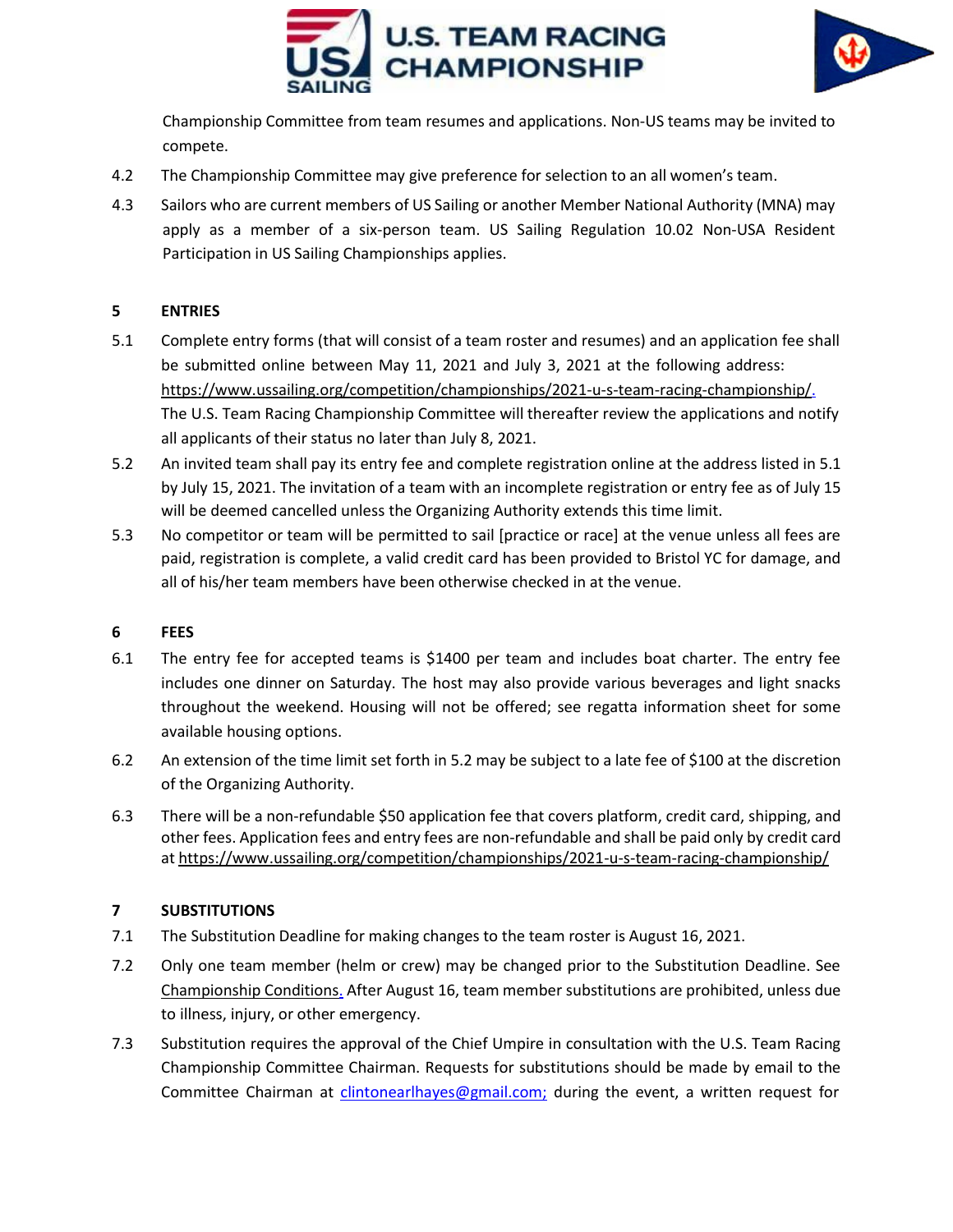



substitution may be delivered to the Chief Umpire or Committee Chairman.

#### **8 SCHEDULE OF EVENTS**

The proposed schedule of events is:

|                             | <b>Thursday</b> | Friday       | <b>Saturday</b> | Sunday       |
|-----------------------------|-----------------|--------------|-----------------|--------------|
|                             | September 23    | September 24 | September 25    | September 26 |
| Check In                    | 1300 - 1900     | 0800 - 0900  |                 |              |
| Daily Competitors' Briefing |                 | 0900         | 0900            | 0900         |
| <b>First Warning</b>        |                 | 1000         | 1000            | 1000         |
| Practice                    | 1300            |              |                 |              |
| Regatta Dinner              |                 |              | 1830            |              |
| <b>Trophy Presentation</b>  |                 |              |                 | 1700         |

NOTE: It is the intention of the OA to start awards no later than 1700 on Sunday, September 26th, 2021 although this is not a hard cutoff time. It is strongly suggested that competitors do not plan on leaving the regatta venue until after 1800 on Sunday, September 26th, 2021.

#### **9 SAILING INSTRUCTIONS**

Sailing Instructions will be available at check-in and online after August 2 at [https://www.ussailing.org/competition/championships/2021-u-s-team](https://www.ussailing.org/competition/championships/2021-u-s-team-racing-championship/)[racing-championship/.](https://www.ussailing.org/competition/championships/2021-u-s-team-racing-championship/)

#### **10 VENUE**

Racing will be conducted in the harbor off the main dock or immediately outside the mooring field at Bristol Yacht Club.

#### **11 FORMAT**

The racing format at the event will consist of one or more stages.

#### **12 COACHING AND SUPPORT BOATS**

This championship is a Grade 3 event as outlined in US Sailing Regulation 10.07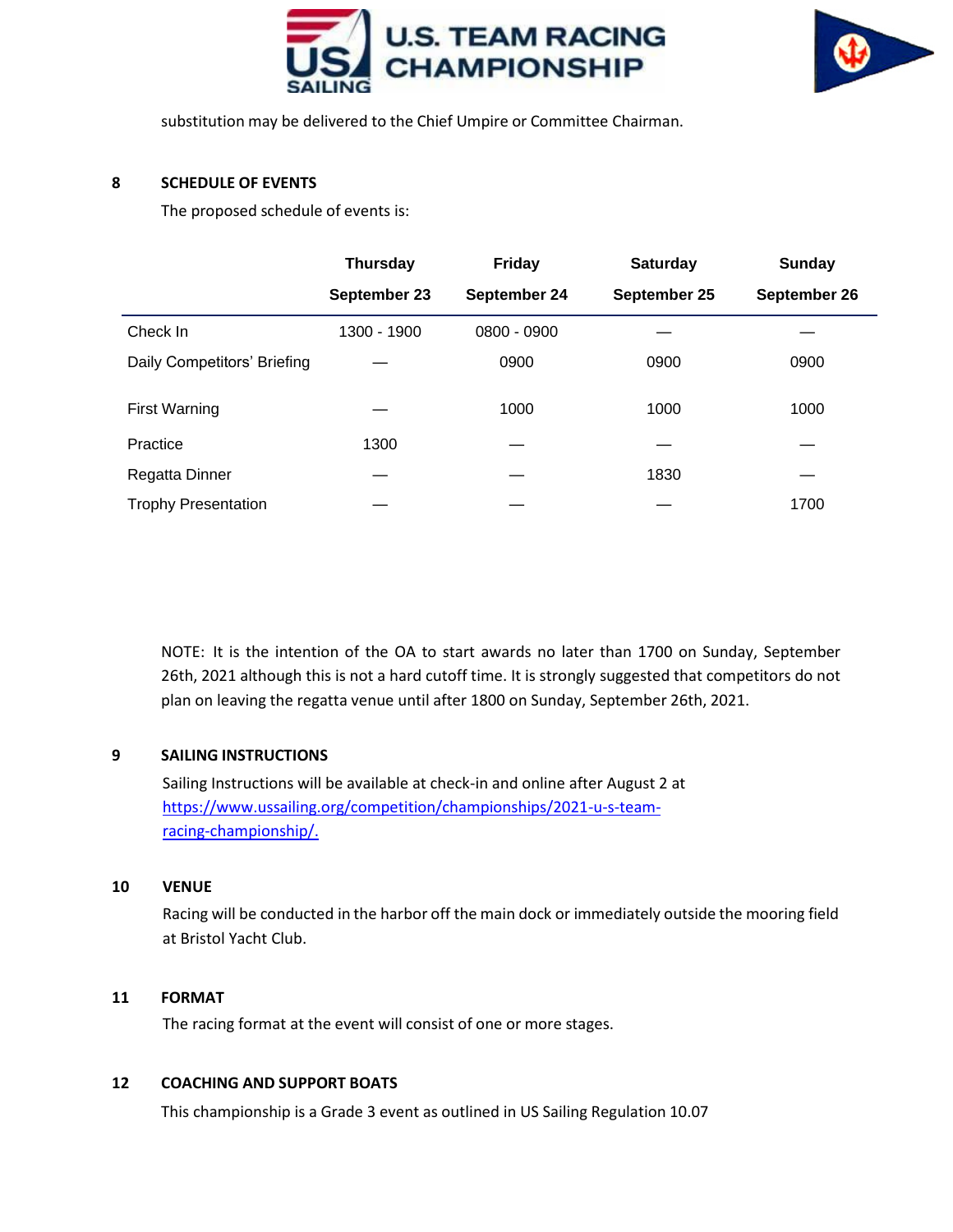



### **13 COURSE**

The intended course is a digital N as shown below. Other courses may be used and will be identified in the Sailing Instructions. Courses will not be shortened.



#### **14 SCORING**

Scoring will be in accordance with Appendix D, except as changed in the Notice of Race and Sailing Instructions.

#### **15 MINIMUM CREW WEIGHT**

- 15.1 The combined weight of each six-person team shall not be less than 870 pounds. Each team whose combined weight is less than this amount shall carry corrector weight while racing. The amount of corrector weight will be one pound of corrector weight for each pound of combined crew weight less than 870 pounds. Corrector weights shall be distributed among the boats of a team to make the combined weight of skipper and crew of each of the three boats as even as practicable. The jury, on request, may approve a more equitable distribution.
- 15.2 Each team with a combined weight of less than 870 pounds shall be responsible for supplying its own corrector weights. Only water in sealed jugs shall be acceptable. Competitors shall carry the corrector weights in every race, from boat to boat, and shall secure them in the cockpit of each boat.
- 15.3 Competitors shall be weighed by the organizing authority at check-in to determine the combined weight. The competitors shall be weighed in dry swimming attire or light clothing with empty pockets.
- 15.4 Spot checks of team weights may be made during the regatta for compliance.

#### **16 UMPIRING**

The regatta will be umpired in accordance with rule D2.

#### **17 PRIZES**